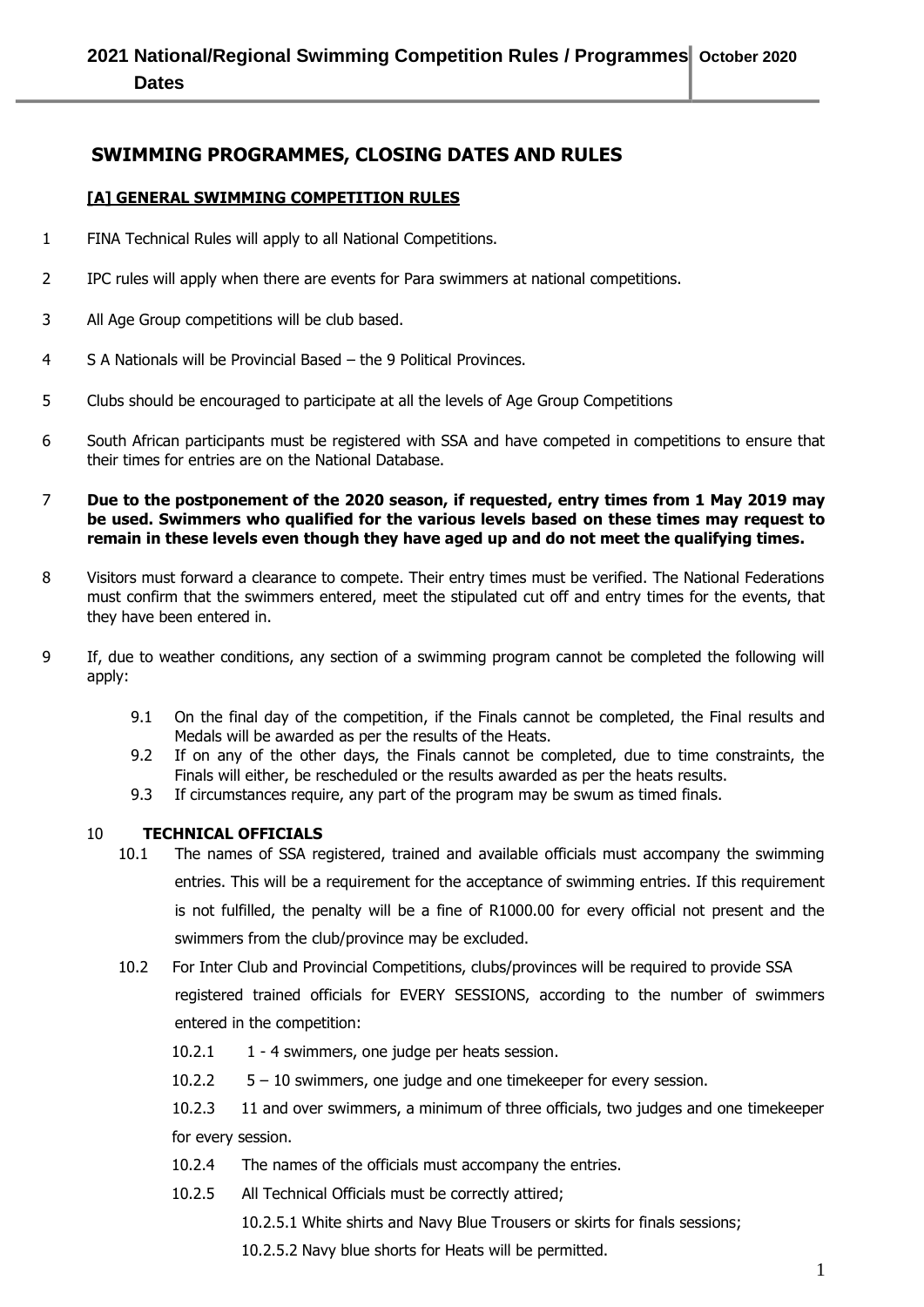#### **\* 2021 Competition Qualifying Notes.**

The following National / Regional / District competitions will be held in 2021: Level 1 – Intra Districts – Provinces Level 2 and Level 3 – Regional / Districts incorporating Provincial Schools Teams Level 2 and Level 3 – National Age Group Championships S A National Junior Age Group Championships – National S A National Aquatic Championships incorporating 17-year & 18-year Championships S A National Short Course – National Grand Prix Series

Level 1 Age Group will be held in each province, (Intra Districts) there will be no QT, the Level 2, 3 and SA Junior Nationals, National, QT's will be the disqualifying time. The purpose of this competition is to encourage new swimmers to participate in competitive swimming. It will be open to Clubs, Swim Schools, and Schools. Swimmers 9 years and under who have achieved QT's for any level may participate at the Level 1 competition as well as the level at which they have achieved a National or Provincial QT. Swimmers should be registered on the SSA Database and have times on the Database. All Age Groups will be catered for. Each Province/District will decide which venues will be used. The Dates to be considered will be 6 – 7 March 2021. Local Organisers should provide ribbons as an incentive, **medals should not be awarded**. The age groups will be 9/u, 10, 11, 12, 13, 14, 15 and over. Swimmers may qualify at the Level 1 Age Group for Level 2 in the relevant age groups. These Swimmers will be required to upgrade their SSA registration to participate at the Level 2 National Age Group. The swimmers age, is determined on the first day of the commencement of the tournament. Swimmers may only compete at one SSA National Age Group Championship.

Participation at the 2021 National Level 2, 3 and Junior Age Group competitions, will be dependent on the swimmer having participated in a minimum of one (1) for Level 2 and two (2) for Level 3 and Junior Age Groups, 200m or 400m Individual Medley events or a combination thereof. These times for the 200m and 400m Individual Medley events must be official and be captured on the SSA National Database. The purpose of this rule is to encourage younger swimmers not to specialise in specific strokes at too early an age as directed by the SSA Long-Term Participant Development programme. It is not compulsory for the swimmer to compete in the 200m or 400m Individual Medley event at the Championships.

#### **Concessions to this rule due to medical conditions, accompanied by medical reports must be received by 15 February 2021, no requests will be considered after this date.**

There are no 50m Qualifying times for Level 3 and Junior Age Group Championships. This is in line with the LTPD programme.

Swimmers 10 years and younger are encouraged to swim Level 2 even if they have qualified for a higher level. Similarly, 11-year old swimmers, with Junior Age Group QT are encouraged to swim at Level 3. The choice however is left to the individual and their advisors. 9 year and under swimmers, who had qualified for Level 2 may choose to compete at Level 1 and Level 2.

Please note that the swimmers age is at the first day of the competition and pre-season goals and targets should be set in accordance with the rules and dates of the competitions. Swimmers may only compete at one SSA National Age Group Championship.

The cut-off date for qualification for Age Group Competitions will be 1<sup>st</sup> March 2021. Except for swimmers competing at Level 1, who wish to qualify for Level 2. Meet results after this date will not be considered for entry times for Age Group competitions, unless a concession has been applied for, prior to 1st March 2021. The same will apply for medical reasons for the non-compliance of the IM rule. The entry fee for any entry received, that does not comply, will be forfeited.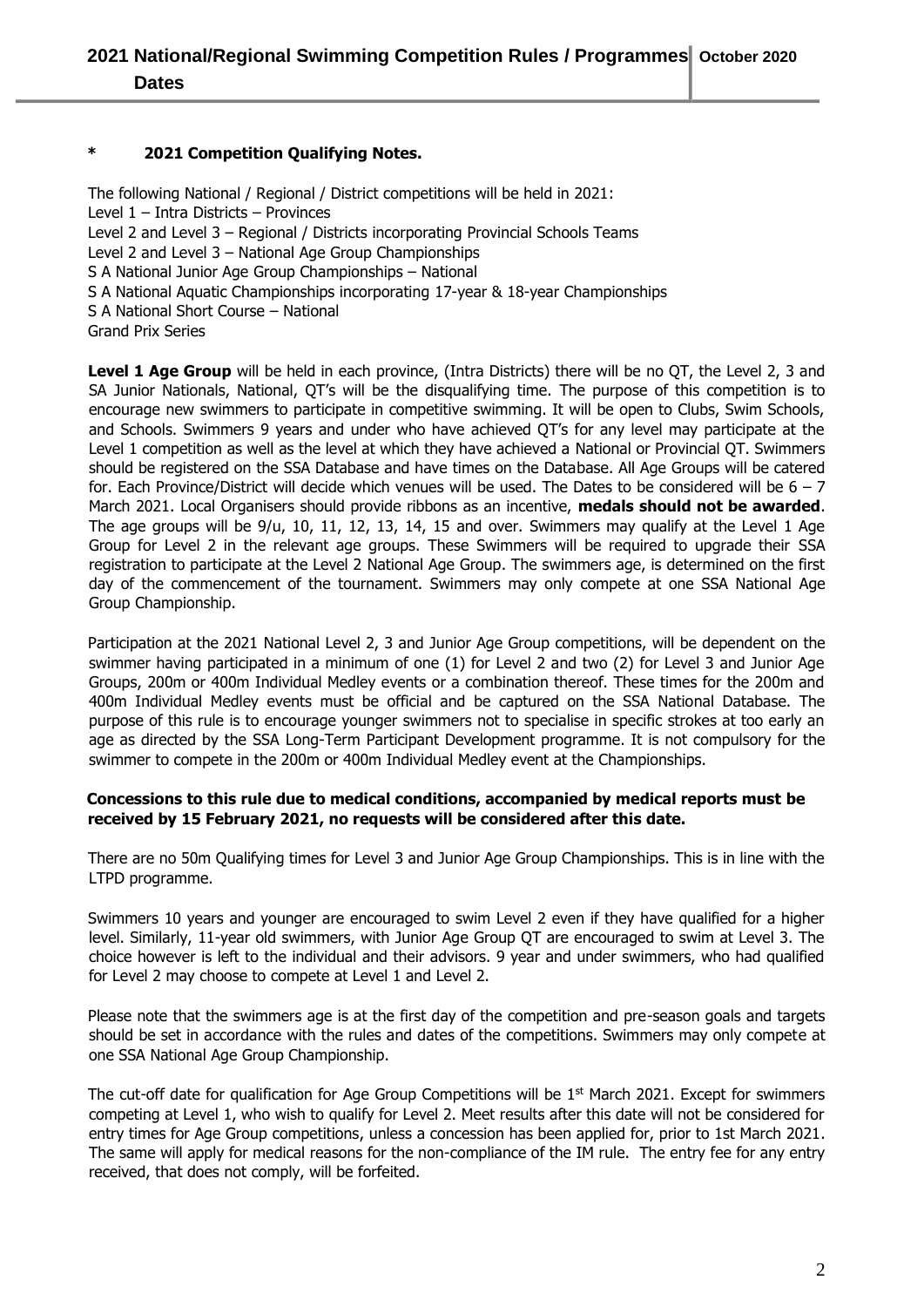# **2021 National/Regional Swimming Competition Rules / Programmes October 2020 Dates**

#### **[B] Age Group Competitions Qualification**

- 1. One Relay entry per club per event. Swimmers may swim up in relays but only be entered in one relay per event.
- 2. Swimmers may only compete at one NATIONAL age group competition, except 9 year and under swimmers and swimmers who compete at Level 1 and qualify to be entered in Level 2 National Age Group, or higher in the same season.

#### 3. **Level 1**

- 3.1 Intra provincial districts, Club/Swim Schools/Schools Competition.
- 3.2 Swimmers must be registered with SSA at the entry level registration.
- 3.3 Swimmers may not participate at this level, if qualifying times for any levels, have been achieved, except 9 year and under swimmers.
- 3.4 The age groups will be 9/u, 10, 11, 12, 13, 14, 15 & over.

#### 4. **Level 2** - **NATIONAL**

- 4.1 The swimmer must have a minimum of ONE (1), Individual Medley time for the 200m or 400m events on the SSA National Database, as well as one Level 2 National qualifying time. The IM requirement will not apply to School Team swimmers.
- 4.2 Swimmers may enter all events that they have National Level 2 qualifying times, plus additional events that they have not qualified in provided they have times on the SSA database for the additional selected events.
- 4.3 If a swimmer has achieved one Level 3 National qualifying time, the swimmer must participate at Level 3 National. This rule does not apply to swimmers in the 10 and under age group, they may choose to compete in the 10 and under events at Level 2 or compete in the 11 and under events at Level 3.
- 4.4 If a 9 year or younger swimmer has complied with rule 4.1 and achieved one Level 2 national qualifying time, the swimmer may participate at Level 1 Age Group as well
- 4.5 This competition will be a national competition.
- 4.6 The age groups will be 10/u, 11, 12, 13, 14, 15 & 16, 17 24
- 4.7 Swimmers must participate in the Provincial Level 2 to be eligible to enter the National Level 2, except if the swimmer qualified at Level 1. This rule will not apply to visitors.
- 4.8 Entry fees per event as per the program will be charged.

#### 5. **Level 2** – **PROVINCIAL**

- 5.1 Each province will host the Provincial Level 2 Age Group competition, on the dates specified. The province will follow the SSA program for Level 2.
- 5.2 The host province will choose venues that will enable as many qualified swimmers as possible, the opportunity to participate.
- 5.3 Swimmers may enter all events that they have National Level 2 qualifying times, plus additional events that they have not qualified in provided they have times on the provincial database. To encourage and promote swimming, Provinces may permit swimmers to enter the provincial Level 2 Age Group competition who do not have National Level 2 qualifying times.
- 5.4 If a swimmer has achieved one Level 3 National qualifying time, the swimmer must participate at the Provincial Level 3 competition. This rule does not apply to swimmers in the 10 and under age group, they may choose to compete in the 10 and under events at Level 2 or compete in the 11 and under events at Level 3.
- 5.5 Entry fees per event as per the program will be charged.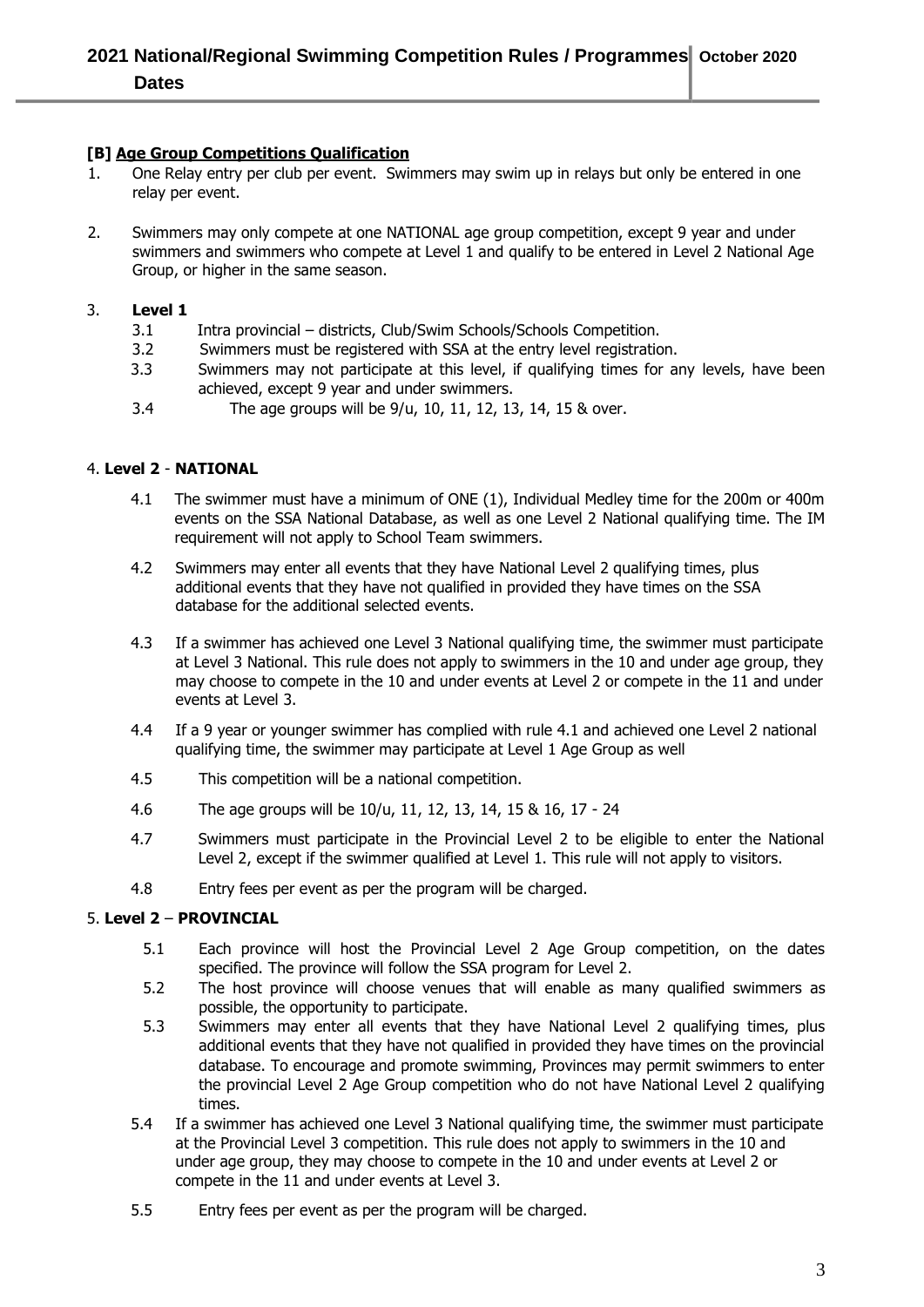#### **6. Level 3 - NATIONAL**

- 6.1 The swimmer must have a minimum of TWO (2), Individual Medley times for the 200m or 400m events or combination thereof on the SSA National Database, as well as one Level 3 National qualifying time.
- 6.2 Swimmers may enter all events that they have qualified in, plus additional events that they have not qualified in, provided they have times on the database for the additional selected events.
- 6.3 There will be no qualifying times for any of the 50's events (Freestyle, Backstroke, Breaststroke and Butterfly). Swimmers who have qualified in any event may, choose any of the 50's provided they have times on the database for the particular event.
- 6.4 Level 3 will start at 11&U, and the oldest age group will be 17 -24. Swimmers in the 10 and under age group, who have achieved a Level 3 qualifying time in the 11 and under age group, may choose to compete in the 11 and under age group at Level 3 or compete in the 10 and under age group at level 2.
- 6.5 The age groups will be 11&U, 12, 13, 14, 15 & 16, 17 -24.
- 6.6 If a swimmer has achieved one S A Junior National qualifying time, the swimmer must

participate at S A Junior National Age Group. This rule will not apply to 11 and under swimmers, they may choose at which age group competition they would prefer to compete in.

- 6.7 Swimmers in the  $17 24$  age group who have achieved the S A National qualifying time may not participate at Level 3 National Age Group.
- 6.8 This competition will be a national competition.
- 6.9 **Events for Para swimmers**  This will be age group based and any Para swimmer may compete at Level 3. The Level 3 Age Groups for Para Swimmers is 14 and under and 15 – 18. There are no QT's, but swimmers must have times on the SSA Database. Medal standards will apply, swimmers must achieve the medal standard time to be awarded a medal.
- 6.10 Swimmers must participate in the Provincial Level 2 or 3 to be eligible to enter the National Level 3. This rule will not apply to visitors.
- 6.10 Entry fees per event as per the program will be charged.

#### 7. **Level 3** - **PROVINCIAL**

- 7.1 Each province will host the Provincial Level 3 Age Group competition, on the dates specified.
- 7.2 The host province will choose venues that will enable as many qualified swimmers as possible, the opportunity to participate. More than one venue may be chosen.
- 7.3 Swimmers may enter all events that they have Level 3 qualifying times, plus additional events that they have not qualified in provided they have times on the provincial database.
- 7.4 If a swimmer has achieved one S A National Junior qualifying time, the swimmer must participate at the S A National Junior competition.
- 7.5 Entry fees per event as per the program will be charged.

#### 8. **S A Junior National Age Group**

- 8.1 The swimmer must have a minimum of TWO (2), Individual Medley times for the 200m or 400m events or combination thereof on the SSA National Database, as well as one Junior National qualifying time.
- 8.2 Swimmers may enter all events that they have qualified in, plus additional events, provided they have times on the database for the additional selected events.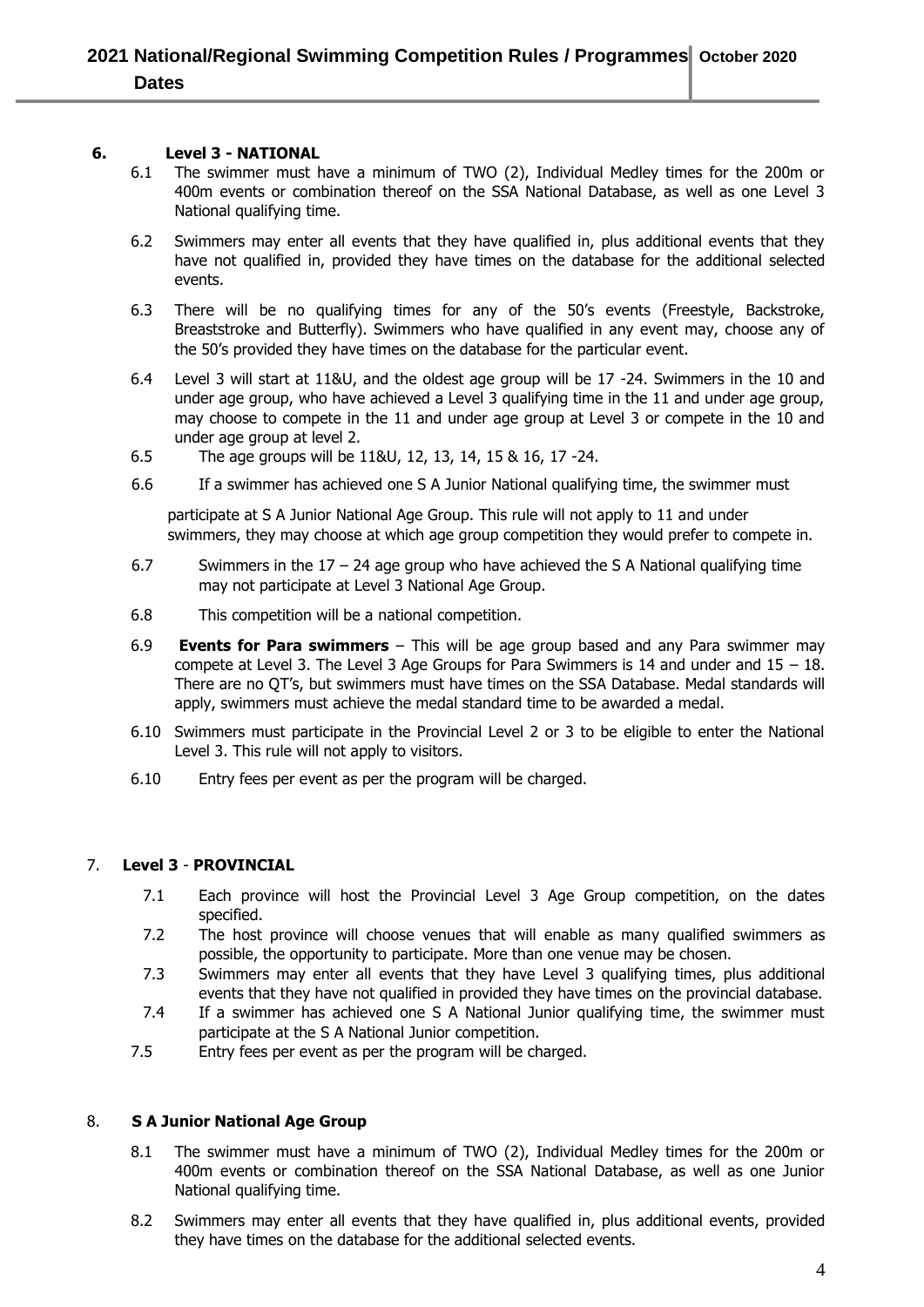- 8.3 There will be no qualifying times for any of the 50's events (Freestyle, Backstroke, Breaststroke and Butterfly). Swimmers who have qualified in any event may in addition choose any of the 50's provided they have times on the database for the particular event.
- 8.4 Swimmers in the 11&U age category who have qualified in any S A Junior National 12&U event, may choose to swim at S A Junior Nationals in the 12&U age group or swim at Level 3 National Age Group in their own age group category. However, swimmers, who are not 12 years old, may not enter the  $12 - 14$  years events e.g. 200 Fly, 400 IM, 800 and 1500 Freestyle events at S A Junior National Age Group Championships.
- 8.5 The age groups will be 12&U, 13, 14, 15, & 16.
- 8.7 Entry fees per event as per the program will be charged.

#### **9 TIME TRIALS**

Applications for Time Trials during any competition period, will be considered:

- 9.1 Written application detailing the motivation must be received at least twenty-four hours prior to the time trial
- 9.2 The Fee will be R800.00 per time trial
- 9.3 Time Trials, if granted, will take place at the end of a heats session

#### **[C] Open Competitions Qualification**

This competition will be contested as an interprovincial, namely, the 9 Political provinces, Eastern Cape, Freestate, Gauteng, KwaZulu Natal, Limpopo, Mpumalanga, Northern Cape, North West and Western Cape.

There are three categories for the SA National Championships;

- 17-year age group
- 18-year age group
- all other swimmers who have achieved a S A National Qualifying time.

#### **1. 17 year and 18 year Age Group**

- 1.1 The 17-year and 18-year old categories Competition will run concurrently with the SA National Aquatic Championships Programme.
- 1.2 The heats for the 17-year and 18-year old categories as well as the S A Senior Aquatic Championships will be swum as a combined event.
- 1.3 The results for the 17-year and 18-year old categories will be determined from the heats, there will be no finals.
- 1.4 The medal presentations for the 17-year and 18-year old categories will take place at the end of the preliminary session for those events.
- 1.5 The first three place swimmers in the 17-year age group and 18-year age group will received the SSA Youth Medal.

#### **2. S A National Aquatic Championships**

- 2.1 Swimmers may enter the events that they have S A National qualifying times for, plus additional non qualifying events, provided they have times on the SSA Database.
- 2.2 Provinces may enter **four** relay teams per event for S A Nationals.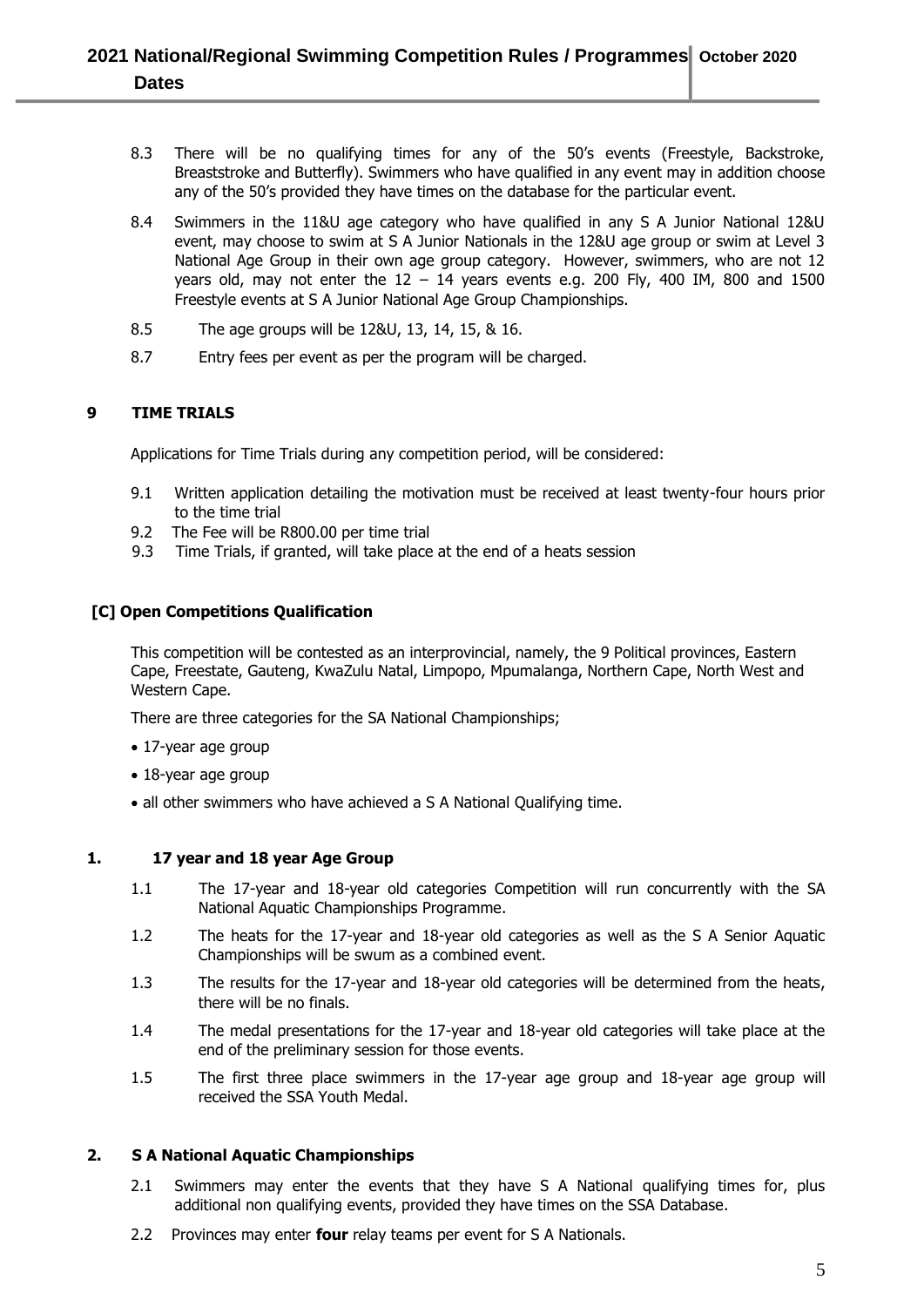- 2.3 All teams will score points.
- 2.4 There may be heats and finals for the Relay events where there are 8 or more entries. This decision will be taken at the Manager's Meeting
- 2.5 Any swimmer entered into the meet, may be selected as a member of their provincial relay team.

#### **3. Para Swimming**

- 3.1 Swimmers may enter the events that they have S A National qualifying Times for, plus additional events provided they have times on the SSA Database.
- 3.2 Para Swimming events will be swum in two categories, Depending on their classification. Category 1 Swimmers with S1 -13 classifications – category 2 Swimmers with S14 and S15 classifications.
- 3.3 The heats will be swum as combined events and the finalists for Category 1 and 2 will be separated into two final events. The final results and qualification for the final events will be determined using the World Records/points for each classification.

#### **[D] ENTRIES ADMINISTRATION**

- 1. All entries must be submitted by the Provincial Secretary. The competitions competed on a Provincial basis, must be entered as Province and not as clubs, the inter-club competitions, must be entered as clubs.
- 2. Only accredited managers may
	- 2.1. Withdraw competitors
	- 2.2. Lodge objections
	- 2.3. Lodge complaints
- 3. Written protest accompanied by R500.00 must be lodged with the Admin Referee within 30 minutes of the publication or announcement of the disqualification
- 4. In the case of a dispute, the referees' decision will be final.
- 5. All team managers must attend the Manager's Meeting.
	- 5.1. Clubs/Provinces who are not represented and who do not comply with the rules concerning entries will not receive any concessions.
	- 5.2. This will be the last opportunity to apply for late entries subject to the late entry fee of 10x the original entry fee and the availability of lanes.

#### **6. Withdrawals**

- 6.1. Pre-competition at the Manager's Meeting no charge
- 6.2. After the Manager's Meeting, Withdrawals will be accepted 1hour before the start of the evening session preceding the heats. Withdrawals made outside this time limit, will be fined R200.00 per event.
- 6.3. No-shows, heats or finals, swimmers who do not show for their race, will be fined R300.00 and the swimmer may not compete in any other event until this fine has been paid.
- 6.4. Withdrawals from the finals this must be done before the end of the heats session or as notified by the Admin Referee. It would be really helpful if these withdrawals are done as soon as possible after the results are notified, as this would be useful for notifying the alternates for the particular events. The alternates must report for the finals in case they are needed.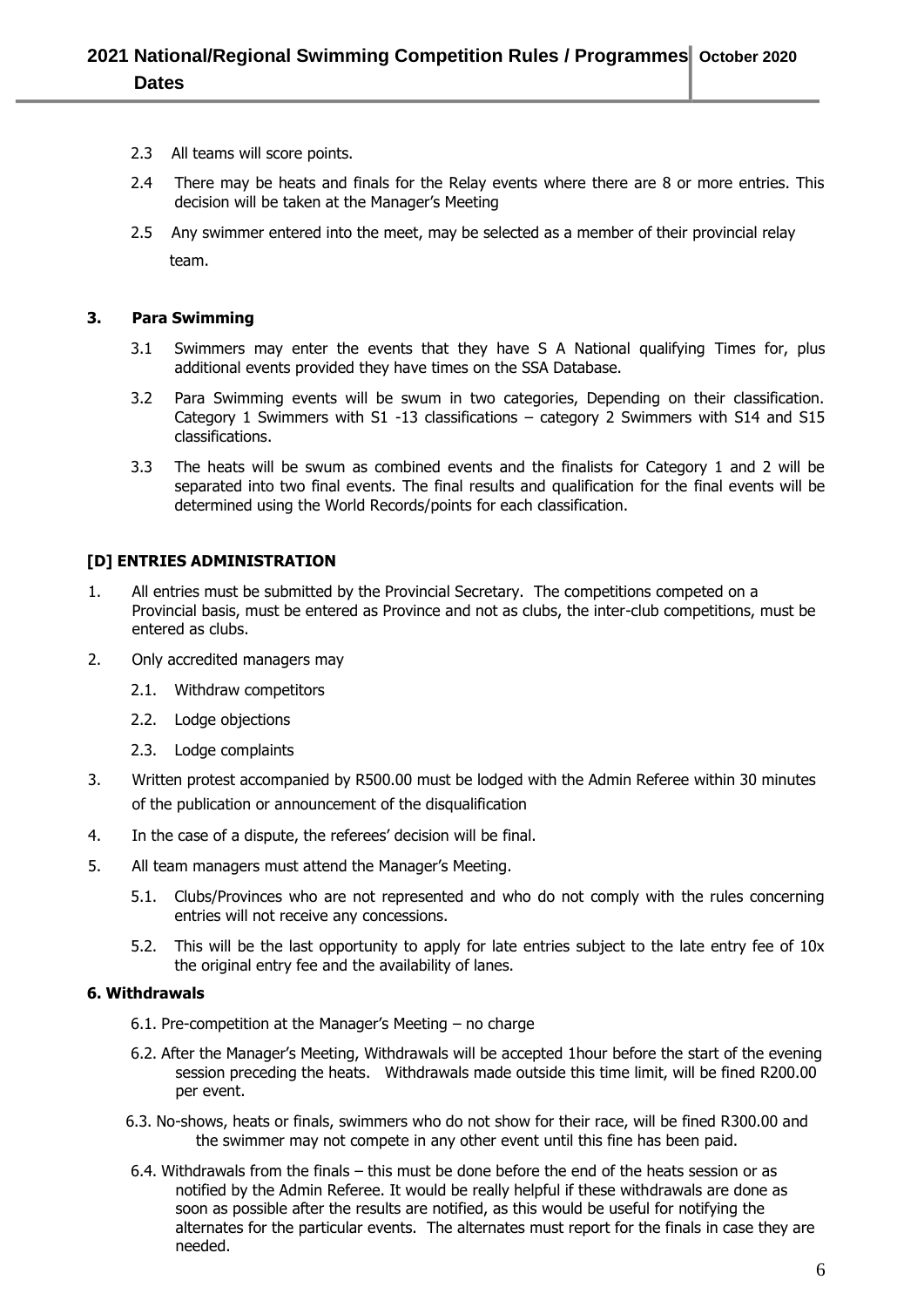## **2021 National/Regional Swimming Competition Rules / Programmes October 2020 Dates**

6.5. If the Referee deems a swimmer to have deliberately false started or not performing to the swimmer's capabilities then the swimmer will be fined R500.00 and will be withdrawn from all further events that session, including relays if they fall in that session.

#### 7. **Relays**

- 7.1. The names must be received in the correct following order for the relays on the prescribed forms and must be submitted before the end of the session (e.g. morning session) preceding the session (e.g. evening session) in which the relay will be swum, this will be confirmation of the relay entry, if the relay form is not received the team will be withdrawn from the event. Only swimmers entered in the competition may swim in relays.
- 7.2. The names of the relay swimmers may be changed up to one hour before the start of the session. Relay changes after this time will be subject to a medical certificate.

#### 8. **CEREMONIES**

- 8.1. Opening Ceremony Managers should instruct Swimmers on respectful behaviour during the performing of the National Anthem and Opening Speeches.
- 8.2. Medal Ceremony Swimmers must present themselves in good time and correctly attired.
- 8.3. Only medal winners are allowed to be on the medal podium during medal presentations.
- **9.** SSA reserves the right to enter provincial/club swimmers, who have met the SSA qualifying standards for any National Competition.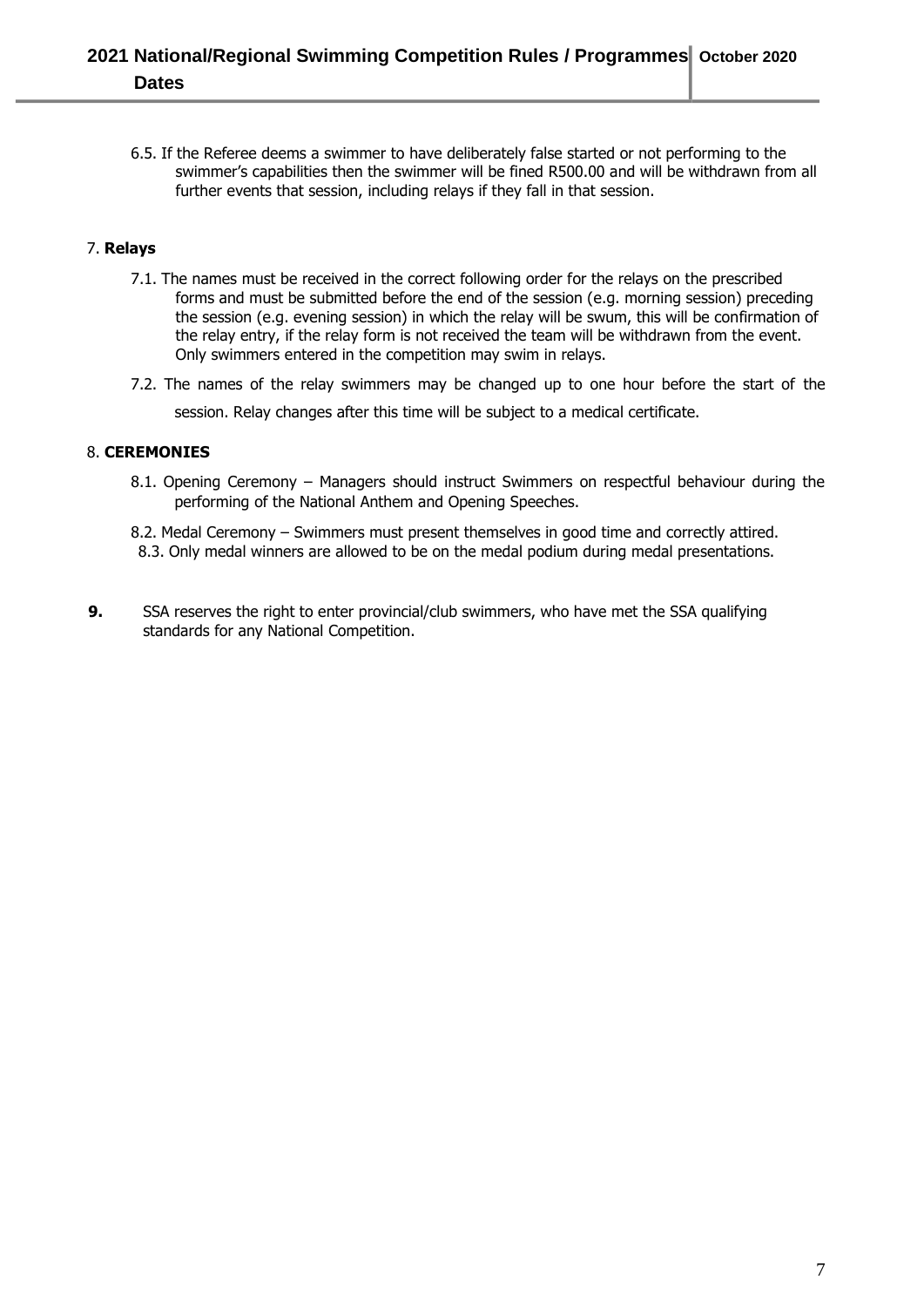#### **LEVEL 1 INTRA PROVINCIAL AGE GROUP PROGRAM - INTRA PROVINCIAL CLUB/ SCHOOL COMPETITION**

| <b>VENUES:</b>                                                    |  | Provinces to notify SSA - how many per district/ province          |  |                  |  |  |  |  |
|-------------------------------------------------------------------|--|--------------------------------------------------------------------|--|------------------|--|--|--|--|
| DATE:                                                             |  | $6 - 7$ March 2021 - one or two days as required                   |  |                  |  |  |  |  |
| <b>MANAGER'S MEETING:</b><br>6 March $2021 - 09H00$ at each venue |  |                                                                    |  |                  |  |  |  |  |
| <b>CLOSING DATE FOR ENTRIES:</b>                                  |  |                                                                    |  | 19 February 2021 |  |  |  |  |
| <b>CLOSING DATE FOR ENTRY CORRECTIONS:</b>                        |  |                                                                    |  | 26 February 2021 |  |  |  |  |
| <b>ENTRY FEE:</b>                                                 |  | R10.00 - INDIVIDUAL ENTRIES plus R5.00 SSA Levy per entry VAT incl |  |                  |  |  |  |  |
|                                                                   |  | R20.00 - RELAYS plus R5.00 SSA Levy per entry VAT incl             |  |                  |  |  |  |  |

All events will be Timed Finals.

Competition may be held in a 25m Pool.

Program a guideline only

| <b>SESSION 1</b> |                   |              |                |    |           |    |    |                    |           |
|------------------|-------------------|--------------|----------------|----|-----------|----|----|--------------------|-----------|
| 200              | <b>FREE</b>       | <b>MEN</b>   | <b>9&amp;U</b> | 10 | 11        | 12 | 13 | 14                 | 15 & OVER |
| 200              | <b>FREE</b>       | <b>WOMEN</b> | <b>9&amp;U</b> | 10 | 11        | 12 | 13 | 14                 | 15 & OVER |
| 50               | <b>FLY</b>        | <b>MEN</b>   | <b>9&amp;U</b> | 10 | 11        | 12 | 13 | 14                 | 15 & OVER |
| 50               | <b>FLY</b>        | <b>WOMEN</b> | <b>9&amp;U</b> | 10 | 11        | 12 | 13 | 14                 | 15 & OVER |
| 100              | <b>BACK</b>       | <b>MEN</b>   | <b>9&amp;U</b> | 10 | 11        | 12 | 13 | 14                 | 15 & OVER |
| 100              | <b>BACK</b>       | <b>WOMEN</b> | <b>9&amp;U</b> | 10 | 11        | 12 | 13 | 14                 | 15 & OVER |
| 4x50             | <b>MED RELAY</b>  | <b>MEN</b>   | 12&U           |    | $13 - 14$ |    |    | 15&OVER            |           |
| 4x50             | MED RELAY         | <b>WOMEN</b> | 12&U           |    | $13 - 14$ |    |    | 15&OVER            |           |
| 4x50             | <b>FREE RELAY</b> | <b>MIXED</b> | 12&U           |    | $13 - 14$ |    |    | 15&OVER            |           |
|                  |                   |              |                |    |           |    |    |                    |           |
| <b>SESSION 2</b> |                   |              |                |    |           |    |    |                    |           |
| 50               | <b>FREE</b>       | <b>MEN</b>   | <b>9&amp;U</b> | 10 | 11        | 12 | 13 | 14                 | 15 & OVER |
| 50               | <b>FREE</b>       | <b>WOMEN</b> | <b>9&amp;U</b> | 10 | 11        | 12 | 13 | 14                 | 15 & OVER |
| 100              | <b>BREAST</b>     | <b>MEN</b>   | <b>9&amp;U</b> | 10 | 11        | 12 | 13 | 14                 | 15 & OVER |
| 100              | <b>BREAST</b>     | <b>WOMEN</b> | <b>9&amp;U</b> | 10 | 11        | 12 | 13 | 14                 | 15 & OVER |
| 50               | <b>BACK</b>       | <b>MEN</b>   | <b>9&amp;U</b> | 10 | 11        | 12 | 13 | 14                 | 15 & OVER |
| 50               | <b>BACK</b>       | <b>WOMEN</b> | <b>9&amp;U</b> | 10 | 11        | 12 | 13 | 14                 | 15 & OVER |
| 100              | <b>FLY</b>        | <b>MEN</b>   | <b>9&amp;U</b> | 10 | 11        | 12 | 13 | 14                 | 15 & OVER |
| 100              | <b>FLY</b>        | <b>WOMEN</b> | <b>9&amp;U</b> | 10 | 11        | 12 | 13 | 14                 | 15 & OVER |
| 4x50             | <b>FREE RELAY</b> | <b>MEN</b>   | 12&U           |    | $13 - 14$ |    |    | <b>15&amp;OVER</b> |           |
| 4x50             | <b>FREE RELAY</b> | <b>WOMEN</b> | 12&U           |    | $13 - 14$ |    |    | 15&OVER            |           |
| 4x50             | <b>MED RELAY</b>  | <b>MIXED</b> | 12&U           |    | $13 - 14$ |    |    | 15&OVER            |           |
|                  |                   |              |                |    |           |    |    |                    |           |
| <b>SESSION 3</b> |                   |              |                |    |           |    |    |                    |           |
| 100              | <b>FREE</b>       | <b>MEN</b>   | <b>9&amp;U</b> | 10 | 11        | 12 | 13 | 14                 | 15 & OVER |
| 100              | <b>FREE</b>       | <b>WOMEN</b> | <b>9&amp;U</b> | 10 | 11        | 12 | 13 | 14                 | 15 & OVER |
| 50               | <b>BREAST</b>     | <b>MEN</b>   | 9&U            | 10 | 11        | 12 | 13 | 14                 | 15 & OVER |
| 50               | <b>BREAST</b>     | <b>WOMEN</b> | <b>9&amp;U</b> | 10 | 11        | 12 | 13 | 14                 | 15 & OVER |
| 200              | IM                | <b>MEN</b>   | 9&U            | 10 | 11        | 12 | 13 | 14                 | 15 & OVER |
| 200              | IM                | <b>WOMEN</b> | <b>9&amp;U</b> | 10 | 11        | 12 | 13 | 14                 | 15 & OVER |
| 4x100            | <b>FREE RELAY</b> | <b>MEN</b>   | 12&U           |    | $13 - 14$ |    |    | 15&OVER            |           |
| 4x100            | <b>FREE RELAY</b> | <b>WOMEN</b> | 12&U           |    | $13 - 14$ |    |    | <b>15&amp;OVER</b> |           |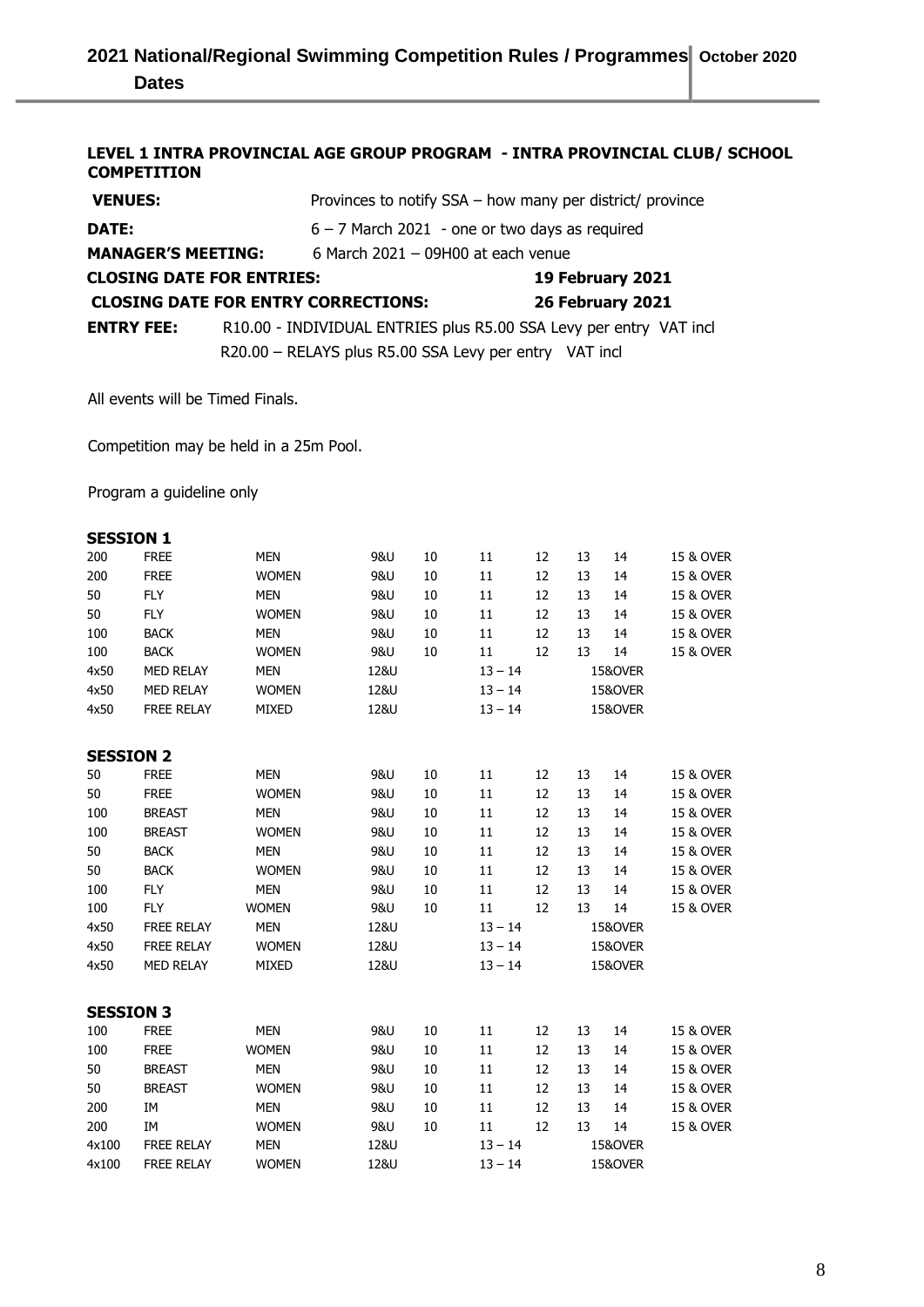| <u>LEVEL 2 PROVINCIAL AGE GROUP PROGRAM - CLUB/SCHOOLS COMPETITION</u> |                                                   |                                                                                       |              |           |                                         |                   |                                         |                        |                      |  |
|------------------------------------------------------------------------|---------------------------------------------------|---------------------------------------------------------------------------------------|--------------|-----------|-----------------------------------------|-------------------|-----------------------------------------|------------------------|----------------------|--|
| <b>VENUES:</b>                                                         |                                                   | Provinces to notify SSA – how many per district/ province before $10th$ December 2020 |              |           |                                         |                   |                                         |                        |                      |  |
| DATE:                                                                  |                                                   |                                                                                       |              |           | $19 - 21$ February 2021                 |                   |                                         |                        |                      |  |
|                                                                        | <b>MANAGER'S MEETING:</b>                         |                                                                                       |              |           | 19 February 2021 - 08H00                |                   |                                         |                        |                      |  |
|                                                                        |                                                   | <b>CLOSING DATE FOR ENTRIES:</b>                                                      |              |           |                                         | 5 February 2021   |                                         |                        |                      |  |
|                                                                        |                                                   | <b>CLOSING DATE FOR ENTRY CORRECTIONS:</b>                                            |              |           |                                         | 12 February 2021  |                                         |                        |                      |  |
|                                                                        |                                                   |                                                                                       |              |           |                                         |                   |                                         |                        |                      |  |
| <b>ENTRY FEE:</b>                                                      |                                                   | R40.00 - INDIVIDUAL ENTRIES                                                           |              |           | plus R10.00 SSA Levy per entry VAT incl |                   |                                         |                        |                      |  |
|                                                                        |                                                   | $R50.00 - RELAYS$                                                                     |              |           |                                         |                   | plus R10.00 SSA Levy per entry VAT incl |                        |                      |  |
| LEVEL 2                                                                |                                                   | <b>NATIONAL AGE GROUP PROGRAM - CLUB COMPETITION</b>                                  |              |           |                                         |                   |                                         |                        |                      |  |
| <b>VENUE:</b>                                                          |                                                   |                                                                                       |              |           | <b>TBC Port Elizabeth</b>               |                   |                                         |                        |                      |  |
| <b>DATE:</b>                                                           |                                                   |                                                                                       |              |           | 26 - 28 March 2021                      |                   |                                         |                        |                      |  |
|                                                                        | <b>MANAGER'S MEETING:</b>                         |                                                                                       |              |           | 25 March 2021 - 16H00                   |                   |                                         |                        |                      |  |
|                                                                        | <b>CLOSING DATE FOR ENTRIES:</b><br>12 March 2021 |                                                                                       |              |           |                                         |                   |                                         |                        |                      |  |
|                                                                        |                                                   | <b>CLOSING DATE FOR ENTRY CORRECTIONS: 19 March 2021</b>                              |              |           |                                         |                   |                                         |                        |                      |  |
| <b>ENTRY FEE:</b>                                                      |                                                   | R40.00 - INDIVIDUAL ENTRIES plus R10.00 SSA Levy per entry VAT incl                   |              |           |                                         |                   |                                         |                        |                      |  |
|                                                                        |                                                   | R50.00 - RELAYS plus R10.00 SSA Levy per entry VAT incl                               |              |           |                                         |                   |                                         |                        |                      |  |
|                                                                        | <b>Starting Time:</b>                             | Heats                                                                                 | <b>TBA</b>   |           |                                         | <b>Finals TBA</b> |                                         |                        |                      |  |
| <b>DAY 1</b>                                                           |                                                   |                                                                                       |              |           |                                         |                   |                                         |                        |                      |  |
| 50                                                                     | <b>BREAST</b>                                     | MEN                                                                                   | 10&U         | 11        | 12                                      | 13                | 14                                      | $15 - 16$              | $17 - 24$            |  |
| 50                                                                     | <b>BREAST</b>                                     | <b>WOMEN</b>                                                                          | 10&U         | 11        | 12                                      | 13                | 14                                      | $15 - 16$              | $17 - 24$            |  |
| 100                                                                    | <b>FREE</b>                                       | MEN                                                                                   | 10&U         | 11        | 12                                      | 13                | 14                                      | $15 - 16$              | $17 - 24$            |  |
| 100                                                                    | <b>FREE</b>                                       | <b>WOMEN</b>                                                                          | 10&U         | 11        | 12                                      | 13                | 14                                      | $15 - 16$              | $17 - 24$            |  |
| 50                                                                     | <b>BACK</b>                                       | MEN                                                                                   | 10&U         | 11        | 12                                      | 13                | 14                                      | $15 - 16$              | $17 - 24$            |  |
| 50                                                                     | <b>BACK</b>                                       | <b>WOMEN</b>                                                                          | 10&U         | 11        | 12                                      | 13                | 14                                      | $15 - 16$              | $17 - 24$            |  |
| 200                                                                    | I.M.                                              | MEN                                                                                   | 10&U         | 11        | 12                                      | 13                | 14                                      | $15 - 16$              | 17 - 24              |  |
| 200                                                                    | I.M.                                              | <b>WOMEN</b>                                                                          | 10&U         | 11        | 12                                      | 13                | 14                                      | $15 - 16$              | $17 - 24$            |  |
| 4x50                                                                   | <b>MED RELAY</b>                                  | MEN                                                                                   | 12&U         |           | $13 - 14$                               |                   | $15 - 24$                               |                        |                      |  |
| 4x50                                                                   | <b>MED RELAY</b>                                  | <b>WOMEN</b>                                                                          | 12&U         | $13 - 14$ |                                         |                   | $15 - 24$                               |                        |                      |  |
| 4x50                                                                   | <b>FREE RELAY</b>                                 | MIXED                                                                                 | 12&U         |           | $13 - 14$                               |                   | $15 - 14$                               |                        |                      |  |
| <b>DAY 2</b>                                                           |                                                   |                                                                                       |              |           |                                         |                   |                                         |                        |                      |  |
| 200                                                                    | <b>FREE</b>                                       | MEN                                                                                   | 10&U         | 11        | 12                                      | 13                | 14                                      | $15 - 16$              | 17 - 24              |  |
| 200                                                                    | <b>FREE</b>                                       | <b>WOMEN</b>                                                                          | 10&U         | 11        | 12                                      | 13                | 14                                      | $15 - 16$              | $17 - 24$            |  |
| 100                                                                    | <b>BACK</b>                                       | MEN                                                                                   | 10&U         | 11        | 12                                      | 13                | 14                                      | $15 - 16$              | $17 - 24$            |  |
| 100                                                                    | <b>BACK</b>                                       | <b>WOMEN</b>                                                                          | 10&U         | 11        | 12                                      | 13                | 14                                      | $15 - 16$              | $17 - 24$            |  |
| 50                                                                     | <b>FLY</b>                                        | MEN                                                                                   | 10&U         | $11\,$    | 12<br>$12\,$                            | 13                | 14                                      | $15 - 16$<br>$15 - 16$ | $17 - 24$            |  |
| 50<br>100                                                              | <b>FLY</b>                                        | <b>WOMEN</b><br>MEN                                                                   | 10&U<br>10&U | 11<br>11  | $12\,$                                  | 13<br>13          | 14<br>14                                |                        | $17 - 24$            |  |
| 100                                                                    | <b>BREAST</b><br><b>BREAST</b>                    | <b>WOMEN</b>                                                                          | 10&U         | 11        | 12                                      | 13                | 14                                      | $15 - 16$<br>$15 - 16$ | 17 - 24<br>$17 - 24$ |  |
| 4x100                                                                  | FREE RELAY                                        | <b>MEN</b>                                                                            | 12&U         |           | $13 - 14$                               |                   | $15 - 24$                               |                        |                      |  |
| 4x100                                                                  | FREE RELAY                                        | <b>WOMEN</b>                                                                          | 12&U         |           | $13 - 14$                               |                   | $15 - 24$                               |                        |                      |  |
| DAY <sub>3</sub>                                                       |                                                   |                                                                                       |              |           |                                         |                   |                                         |                        |                      |  |
| 200                                                                    | <b>BACK</b>                                       | <b>MEN</b>                                                                            | 10&U         | 11        | 12                                      | 13                | 14                                      | $15 - 16$              | 17 - 24              |  |
| 200                                                                    | <b>BACK</b>                                       | <b>WOMEN</b>                                                                          | 10&U         | $11\,$    | 12                                      | 13                | 14                                      | $15 - 16$              | $17 - 24$            |  |
| 200                                                                    | <b>BREAST</b>                                     | MEN                                                                                   | 10&U         | 11        | 12                                      | 13                | 14                                      | $15 - 16$              | $17 - 24$            |  |
| 200                                                                    | <b>BREAST</b>                                     | <b>WOMEN</b>                                                                          | 10&U         | 11        | 12                                      | 13                | 14                                      | $15 - 16$              | $17 - 24$            |  |
| 100                                                                    | <b>FLY</b>                                        | <b>MEN</b>                                                                            | 10&U         | 11        | 12                                      | 13                | 14                                      | $15 - 16$              | $17 - 24$            |  |
| 100                                                                    | <b>FLY</b>                                        | <b>WOMEN</b>                                                                          | 10&U         | 11        | 12                                      | 13                | 14                                      | $15 - 16$              | $17 - 24$            |  |
| 50                                                                     | <b>FREE</b>                                       | MEN                                                                                   | 10&U         | 11        | 12                                      | 13                | 14                                      | $15 - 16$              | $17 - 24$            |  |
| 50                                                                     | <b>FREE</b>                                       | <b>WOMEN</b>                                                                          | 10&U         | 11        | $12\,$                                  | 13                | 14                                      | $15 - 16$              | $17 - 24$            |  |
| 4x50                                                                   | FREE RELAY                                        | <b>MEN</b>                                                                            | 12&U         |           | $13 - 14$                               |                   | $15 - 24$                               |                        |                      |  |
| 4x50                                                                   | FREE RELAY                                        | <b>WOMEN</b>                                                                          | 12&U         |           | $13 - 14$                               |                   | $15 - 24$                               |                        |                      |  |
| 4x50                                                                   | MED RELAY                                         | MIXED                                                                                 | 12&U         |           | $13 - 14$                               |                   | $15 - 24$                               |                        |                      |  |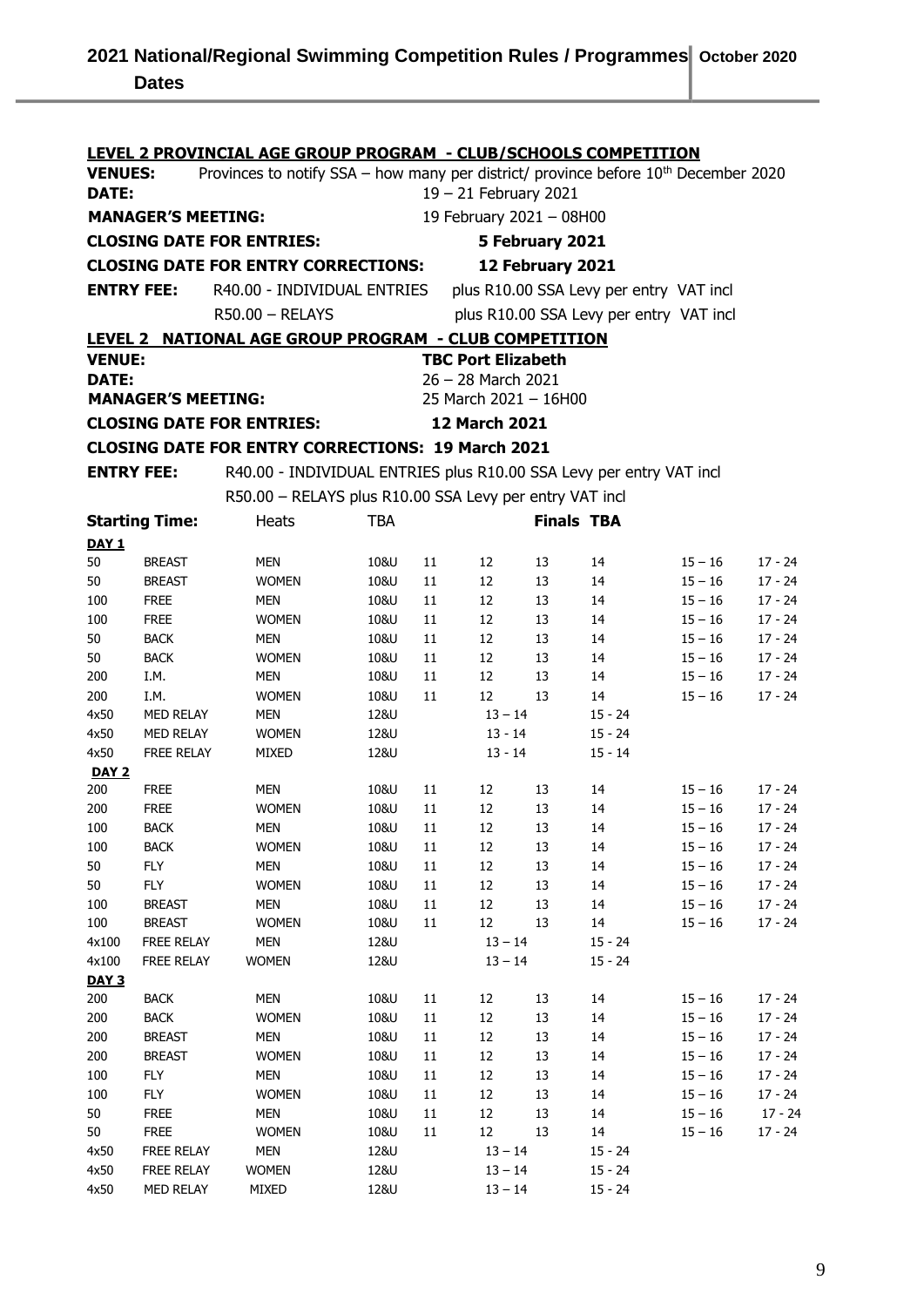|                           | <b>LEVEL 3 PROVINCIAL AGE GROUP PROGRAM - CLUB COMPETITION</b> |                                                                              |  |  |  |  |  |  |  |
|---------------------------|----------------------------------------------------------------|------------------------------------------------------------------------------|--|--|--|--|--|--|--|
| <b>VENUES:</b>            |                                                                | All Regions Provinces to notify SSA - how many per district/ province before |  |  |  |  |  |  |  |
|                           | 10 <sup>th</sup> December 2020                                 |                                                                              |  |  |  |  |  |  |  |
| DATE:                     |                                                                | $28 - 31$ January 2021                                                       |  |  |  |  |  |  |  |
| <b>MANAGER'S MEETING:</b> |                                                                | 28 January 2021 - 16H00                                                      |  |  |  |  |  |  |  |
|                           | <b>CLOSING DATE FOR ENTRIES:</b>                               | <b>15 January 2021</b>                                                       |  |  |  |  |  |  |  |
|                           | <b>CLOSING DATE FOR ENTRY CORRECTIONS:</b>                     | <b>22 January 2021</b>                                                       |  |  |  |  |  |  |  |
| <b>ENTRY FEE:</b>         | R60.00 - INDIVIDUAL ENTRIES                                    | plus R10.00 SSA Levy per entry VAT incl                                      |  |  |  |  |  |  |  |
|                           | $R70.00 - RELAYS$                                              | plus R10.00 SSA Levy per entry VAT incl                                      |  |  |  |  |  |  |  |
|                           |                                                                |                                                                              |  |  |  |  |  |  |  |
|                           | LEVEL 3 NATIONAL AGE GROUP PROGRAM - CLUB COMPETITION          |                                                                              |  |  |  |  |  |  |  |
| <b>VENUE:</b>             |                                                                | <b>TBC Sasolburg</b>                                                         |  |  |  |  |  |  |  |
| DATE:                     |                                                                | $19 - 22$ March 2021                                                         |  |  |  |  |  |  |  |
| <b>MANAGER'S MEETING:</b> |                                                                | 19 March 2021 - 16H00                                                        |  |  |  |  |  |  |  |
|                           | <b>CLOSING DATE FOR NATIONAL ENTRIES: 5 March 2021</b>         |                                                                              |  |  |  |  |  |  |  |
|                           | <b>CLOSING DATE FOR ENTRY CORRECTIONS: 12 March 2021</b>       |                                                                              |  |  |  |  |  |  |  |
| <b>ENTRY FEE:</b>         |                                                                | R60.00 - INDIVIDUAL ENTRIES plus R10.00 SSA Levy per entry VAT incl          |  |  |  |  |  |  |  |
|                           | $R70.00 - RELAYS$                                              | plus R10.00 SSA Levy per entry VAT incl                                      |  |  |  |  |  |  |  |

#### **LEVEL 3 NATIONAL AGE GROUP PROGRAM – CLUB COMPETITION**

| DAY 1 – Start at 17:00 |
|------------------------|
|------------------------|

| 400          | <b>FREE</b>           | <b>MEN</b>   | 11&U 12                       |                   | 13        |        | $14$ $15 - 16$ | 17 - 24                  | <b>Timed Finals</b> |  |
|--------------|-----------------------|--------------|-------------------------------|-------------------|-----------|--------|----------------|--------------------------|---------------------|--|
| 400          | <b>FREE</b>           | <b>WOMEN</b> | 11&U 12                       |                   | 13        |        |                | $14$ $15 - 16$ $17 - 24$ | <b>Timed Finals</b> |  |
| <b>DAY 2</b> | <b>Starting Time:</b> | Heats        | <b>TBA</b>                    |                   |           | Finals |                | <b>TBA</b>               |                     |  |
| 200          | <b>FREE</b>           | MEN          | 11&U                          | 12 <sup>2</sup>   |           | 13     | 14             |                          | $15 - 16$ $17 - 24$ |  |
| 200          | <b>FREE</b>           | <b>WOMEN</b> | 11&U                          | 12                |           | 13     | 14             |                          | $15 - 16$ $17 - 24$ |  |
| 200          | I.M.                  | <b>MEN</b>   | MULTI-DISABILITY 14/u 15 - 18 |                   |           |        |                |                          |                     |  |
| 200          | I.M.                  | <b>WOMEN</b> | MULTI-DISABILITY 14/u 15 - 18 |                   |           |        |                |                          |                     |  |
| 100          | <b>BREAST</b>         | <b>MEN</b>   | 11&U                          | 12                |           | 13     | 14             | $15 - 16$ $17 - 24$      |                     |  |
| 100          | <b>BREAST</b>         | <b>WOMEN</b> | 11&U                          | 12                |           | 13     | 14             | $15 - 16$ $17 - 24$      |                     |  |
| 50           | <b>BACK</b>           | <b>MEN</b>   | 11&U                          | 12                |           | 13     | 14             | $15 - 16$ $17 - 24$      |                     |  |
| 50           | <b>BACK</b>           | <b>WOMEN</b> | 11&U                          | 12                |           | 13     | 14             | $15 - 16$ $17 - 24$      |                     |  |
| 50           | <b>BACK</b>           | <b>MEN</b>   | MULTI-DISABILITY 14/u 15 - 18 |                   |           |        |                |                          |                     |  |
| 50           | <b>BACK</b>           | <b>WOMEN</b> | MULTI-DISABILITY 14/u 15 - 18 |                   |           |        |                |                          |                     |  |
| 100          | <b>FLY</b>            | <b>MEN</b>   | 11&U                          | $12 \overline{ }$ |           | 13     | 14             | $15 - 16$ $17 - 24$      |                     |  |
| 100          | <b>FLY</b>            | <b>WOMEN</b> | 11&U                          | 12 <sup>2</sup>   |           | 13     | 14             |                          | $15 - 16$ $17 - 24$ |  |
|              | 4x100 FREE RELAY      | <b>MEN</b>   | 13&U                          |                   | 14 - 24   |        |                |                          |                     |  |
|              | 4x100 FREE RELAY      | <b>WOMEN</b> | 13&U                          |                   | $14 - 24$ |        |                |                          |                     |  |
| <b>DAY 3</b> |                       |              |                               |                   |           |        |                |                          |                     |  |
| 100          | <b>FREE</b>           | MEN          | 11&U                          | 12                |           | 13     | 14             |                          | $15 - 16$ $17 - 24$ |  |
| 100          | <b>FREE</b>           | <b>WOMEN</b> | 11&U                          | $12 \overline{ }$ | 13        |        | 14             | $15 - 16$ $17 - 24$      |                     |  |
| 100          | <b>FREE</b>           | MEN          | MULTI-DISABILITY 14/u 15 - 18 |                   |           |        |                |                          |                     |  |
| 100          | <b>FREE</b>           | <b>WOMEN</b> | MULTI-DISABILITY 14/u 15 - 18 |                   |           |        |                |                          |                     |  |
| 50           | <b>BREAST</b>         | <b>MEN</b>   | 11&U                          | 12                | 13        |        | 14             |                          | $15 - 16$ 17 - 24   |  |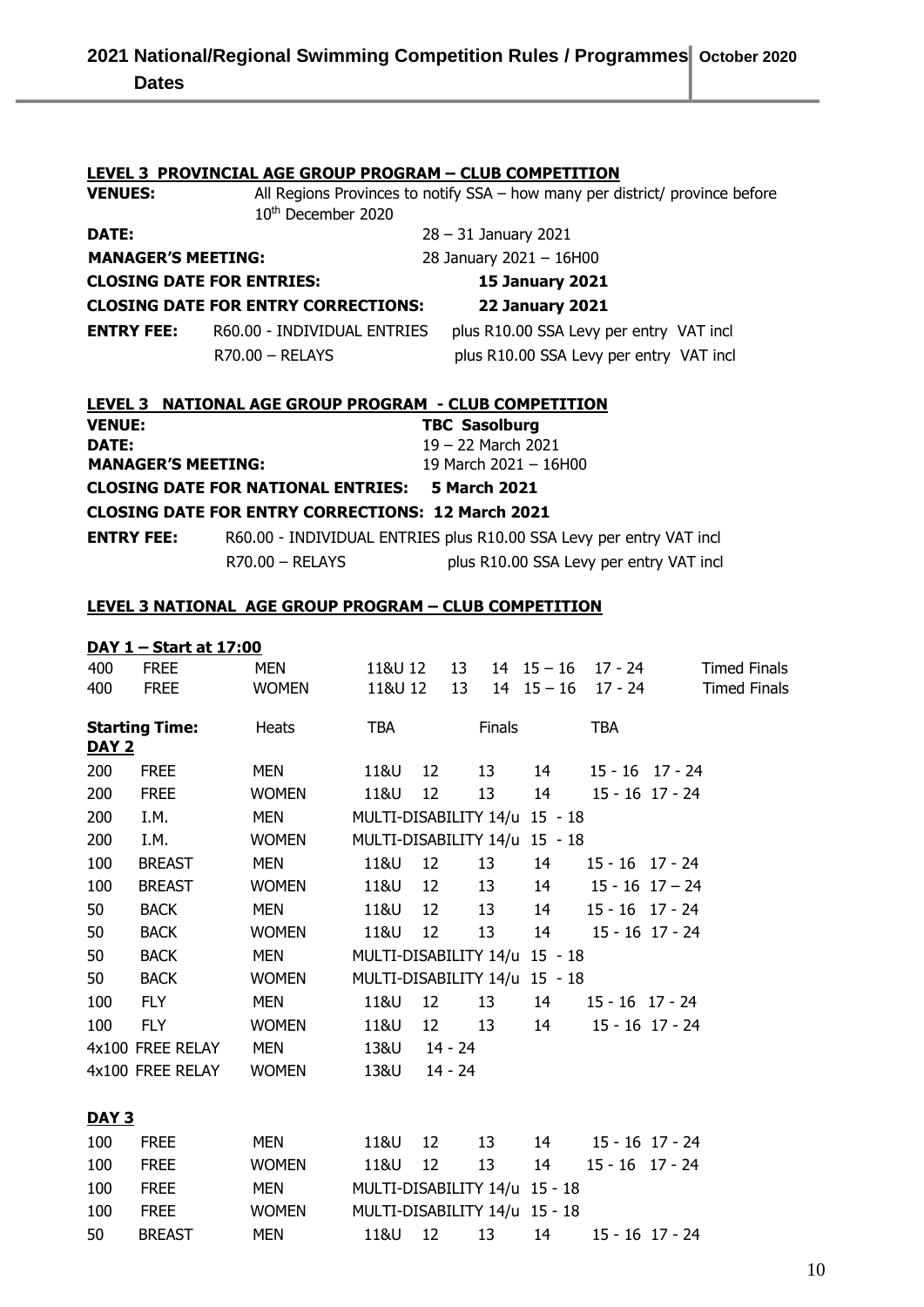# **2021 National/Regional Swimming Competition Rules / Programmes October 2020 Dates**

| <b>BREAST</b>     | <b>WOMEN</b> | 11&U | 12 | 13 | 14                                |                                                                |                                                                                                                                                                                 |
|-------------------|--------------|------|----|----|-----------------------------------|----------------------------------------------------------------|---------------------------------------------------------------------------------------------------------------------------------------------------------------------------------|
| <b>BREAST</b>     | <b>MEN</b>   |      |    |    |                                   |                                                                |                                                                                                                                                                                 |
| <b>BREAST</b>     | <b>WOMEN</b> |      |    |    |                                   |                                                                |                                                                                                                                                                                 |
| <b>BACK</b>       | <b>MEN</b>   | 11&U | 12 | 13 | 14                                |                                                                |                                                                                                                                                                                 |
| <b>BACK</b>       | <b>WOMEN</b> | 11&U | 12 | 13 | 14                                |                                                                |                                                                                                                                                                                 |
| <b>BACK</b>       | <b>MEN</b>   |      |    |    |                                   |                                                                |                                                                                                                                                                                 |
| <b>BACK</b>       | <b>WOMEN</b> |      |    |    |                                   |                                                                |                                                                                                                                                                                 |
| I.M.              | MEN          | 11&U | 12 | 13 | 14                                |                                                                |                                                                                                                                                                                 |
| I.M.              | <b>WOMEN</b> | 11&U | 12 | 13 | 14                                |                                                                |                                                                                                                                                                                 |
| <b>FREE RELAY</b> | <b>MEN</b>   | 13&U |    |    |                                   |                                                                |                                                                                                                                                                                 |
| <b>FREE RELAY</b> | <b>WOMEN</b> | 13&U |    |    |                                   |                                                                |                                                                                                                                                                                 |
| <b>MED RELAY</b>  | <b>MIXED</b> | 13&U |    |    |                                   |                                                                |                                                                                                                                                                                 |
|                   |              |      |    |    | 14 - 24<br>$14 - 24$<br>$14 - 24$ | MULTI-DISABILITY 14/u 15 - 18<br>MULTI-DISABILITY 14/u 15 - 18 | $15 - 16$ $17 - 24$<br>MULTI-DISABILITY 14/u 15 - 18<br>$15 - 16$ 17 - 24<br>$15 - 16$ $17 - 24$<br>MULTI-DISABILITY 14/u 15 - 18<br>$15 - 16$ $17 - 24$<br>$15 - 16$ $17 - 24$ |

# $\underline{\text{DAY 4}}$ <br>50 FREE

| 50   | <b>FREE</b>      | MEN          | 11&U                          | 12        | 13 | 14 |                     | $15 - 16$ $17 - 24$ |
|------|------------------|--------------|-------------------------------|-----------|----|----|---------------------|---------------------|
| 50   | <b>FREE</b>      | <b>WOMEN</b> | 11&U                          | 12        | 13 | 14 |                     | $15 - 16$ $17 - 24$ |
| 50   | <b>FREE</b>      | <b>MEN</b>   | MULTI-DISABILITY 14/u 15 - 18 |           |    |    |                     |                     |
| 50   | <b>FREE</b>      | <b>WOMEN</b> | MULTI-DISABILITY 14/u 15 - 18 |           |    |    |                     |                     |
| 200  | <b>BREAST</b>    | <b>MEN</b>   | 11&U                          | 12        | 13 | 14 | $15 - 16$ $17 - 24$ |                     |
| 200  | <b>BREAST</b>    | <b>WOMEN</b> | 11&U                          | 12        | 13 | 14 | $15 - 16$ $17 - 24$ |                     |
| 100  | <b>BREAST</b>    | <b>MEN</b>   | MULTI-DISABILITY 14/u 15 - 18 |           |    |    |                     |                     |
| 100  | <b>BREAST</b>    | <b>WOMEN</b> | MULTI-DISABILITY 14/u 15 - 18 |           |    |    |                     |                     |
| 200  | <b>BACK</b>      | <b>MEN</b>   | 11&U                          | 12        | 13 | 14 |                     | $15 - 16$ $17 - 24$ |
| 200  | <b>BACK</b>      | <b>WOMEN</b> | 11&U                          | 12        | 13 | 14 | $15 - 16$ $17 - 24$ |                     |
| 50   | <b>FLY</b>       | <b>MEN</b>   | 11&U                          | 12        | 13 | 14 |                     | 15 - 16 17 - 24     |
| 50   | <b>FLY</b>       | <b>WOMEN</b> | 11&U                          | 12        | 13 | 14 |                     | $15 - 16$ $17 - 24$ |
| 50   | <b>FLY</b>       | <b>MEN</b>   | MULTI-DISABILITY 14/u 15 - 18 |           |    |    |                     |                     |
| 50   | <b>FLY</b>       | <b>WOMEN</b> | MULTI-DISABILITY 14/u 15 - 18 |           |    |    |                     |                     |
| 4x50 | MED RELAY        | <b>MEN</b>   | 13&U                          | $14 - 24$ |    |    |                     |                     |
| 4x50 | MED RELAY        | <b>WOMEN</b> | 13&U                          | $14 - 24$ |    |    |                     |                     |
|      | 4x100 FREE RELAY | <b>MIXED</b> | 13&U                          | $14 - 24$ |    |    |                     |                     |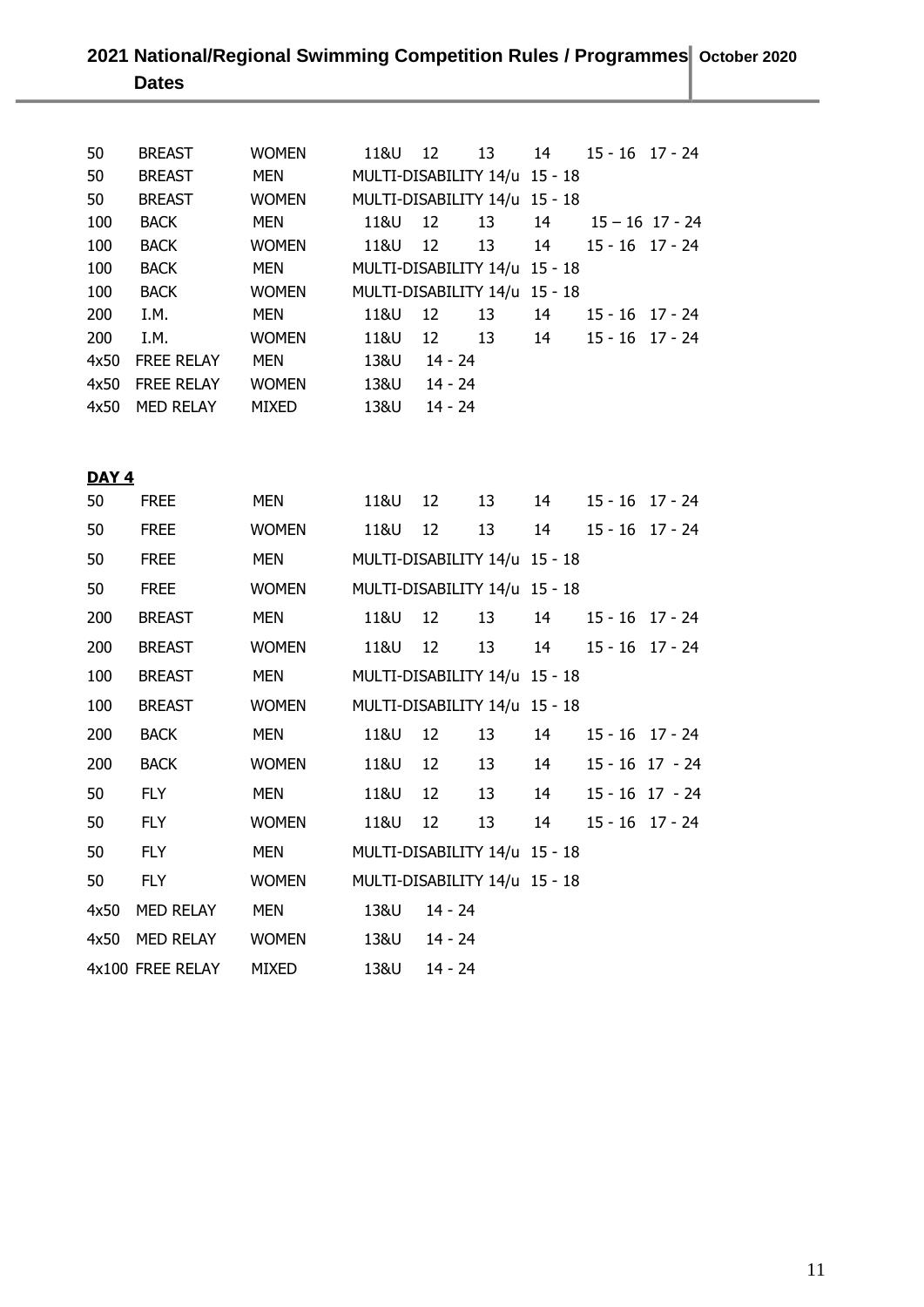# **2021 National/Regional Swimming Competition Rules / Programmes | October 2020 Dates**

#### **S A NATIONAL JUNIOR AGE GROUP PROGRAM – CLUB COMPETITION**

**VENUE:** Kings Park, Durban

**DATE:** 13 – 17 April 2021

|              | 13 April 2021 - 16H00<br><b>MANAGER'S MEETING:</b><br>26 March 2021<br><b>CLOSING DATE FOR ENTRIES:</b><br><b>CLOSING DATE FOR ENTRY CORRECTIONS:</b><br>2 April 2021<br><b>ENTRY FEE:</b><br>R70.00 - INDIVIDUAL ENTRIES plus R10.00 SSA Levy per entry VAT incl<br>R90.00 - RELAYS<br>plus R10.00 SSA Levy per entry VAT incl |                |           |    |                           |    |                     |                     |  |
|--------------|---------------------------------------------------------------------------------------------------------------------------------------------------------------------------------------------------------------------------------------------------------------------------------------------------------------------------------|----------------|-----------|----|---------------------------|----|---------------------|---------------------|--|
|              | DAY 1 - Starting at 17:00                                                                                                                                                                                                                                                                                                       |                |           |    |                           |    |                     |                     |  |
| 400          | <b>FREE</b>                                                                                                                                                                                                                                                                                                                     | <b>MEN</b>     | 12&U      | 13 | 14                        | 15 | 16                  | <b>Timed Finals</b> |  |
| 400          | <b>FREE</b>                                                                                                                                                                                                                                                                                                                     | <b>WOMEN</b>   | 12&U      | 13 | 14                        | 15 | 16                  | <b>Timed Finals</b> |  |
|              | <b>Starting Time: Heats</b><br><b>Finals</b>                                                                                                                                                                                                                                                                                    | 08H30<br>17H00 |           |    | except Day 5 Finals 15H00 |    |                     |                     |  |
| <b>DAY 2</b> |                                                                                                                                                                                                                                                                                                                                 |                |           |    |                           |    |                     |                     |  |
| 100          | <b>BACK</b>                                                                                                                                                                                                                                                                                                                     | <b>MEN</b>     | 12&U      | 13 | 14                        | 15 | 16                  |                     |  |
| 100          | <b>BACK</b>                                                                                                                                                                                                                                                                                                                     | <b>WOMEN</b>   | 12&U      | 13 | 14                        | 15 | 16                  |                     |  |
| 200          | <b>FLY</b>                                                                                                                                                                                                                                                                                                                      | <b>MEN</b>     | $12 - 14$ |    | $15 - 16$                 |    | <b>Timed Finals</b> |                     |  |
| 200          | <b>FLY</b>                                                                                                                                                                                                                                                                                                                      | <b>WOMEN</b>   | $12 - 14$ |    | $15 - 16$                 |    | <b>Timed Finals</b> |                     |  |
| 50           | <b>BREAST</b>                                                                                                                                                                                                                                                                                                                   | <b>MEN</b>     | 12&U      | 13 | 14                        | 15 | 16                  |                     |  |
| 50           | <b>BREAST</b>                                                                                                                                                                                                                                                                                                                   | <b>WOMEN</b>   | 12&U      | 13 | 14                        | 15 | 16                  |                     |  |
| 200          | <b>FREE</b>                                                                                                                                                                                                                                                                                                                     | <b>MEN</b>     | 12&U      | 13 | 14                        | 15 | 16                  |                     |  |
| 200          | <b>FREE</b>                                                                                                                                                                                                                                                                                                                     | <b>WOMEN</b>   | 12&U      | 13 | 14                        | 15 | 16                  |                     |  |
|              | 4x100 FREE RELAY                                                                                                                                                                                                                                                                                                                | <b>MEN</b>     | 14&U      |    | $15 - 16$                 |    |                     |                     |  |
|              | 4x100 FREE RELAY                                                                                                                                                                                                                                                                                                                | <b>WOMEN</b>   | 14&U      |    | $15 - 16$                 |    |                     |                     |  |
| <b>DAY 3</b> |                                                                                                                                                                                                                                                                                                                                 |                |           |    |                           |    |                     |                     |  |
| 100          | <b>FREE</b>                                                                                                                                                                                                                                                                                                                     | <b>MEN</b>     | 12&U      | 13 | 14                        | 15 | 16                  |                     |  |
| 100          | <b>FREE</b>                                                                                                                                                                                                                                                                                                                     | <b>WOMEN</b>   | 12&U      | 13 | 14                        | 15 | 16                  |                     |  |
| 100          | <b>BREAST</b>                                                                                                                                                                                                                                                                                                                   | <b>MEN</b>     | 12&U      | 13 | 14                        | 15 | 16                  |                     |  |
| 100          | <b>BREAST</b>                                                                                                                                                                                                                                                                                                                   | <b>WOMEN</b>   | 12&U      | 13 | 14                        | 15 | 16                  |                     |  |
| 400          | I.M.                                                                                                                                                                                                                                                                                                                            | <b>MEN</b>     | $12 - 14$ |    | $15 - 16$ Timed Finals    |    |                     |                     |  |
| 400          | I.M.                                                                                                                                                                                                                                                                                                                            | <b>WOMEN</b>   | $12 - 14$ |    | $15 - 16$ Timed Finals    |    |                     |                     |  |
| 50           | <b>FLY</b>                                                                                                                                                                                                                                                                                                                      | MEN            | 12&U      | 13 | 14                        | 15 | 16                  |                     |  |
| 50           | <b>FLY</b>                                                                                                                                                                                                                                                                                                                      | <b>WOMEN</b>   | 12&U      | 13 | 14                        | 15 | 16                  |                     |  |

4x100 MED.RELAY MEN 14&U 15 - 16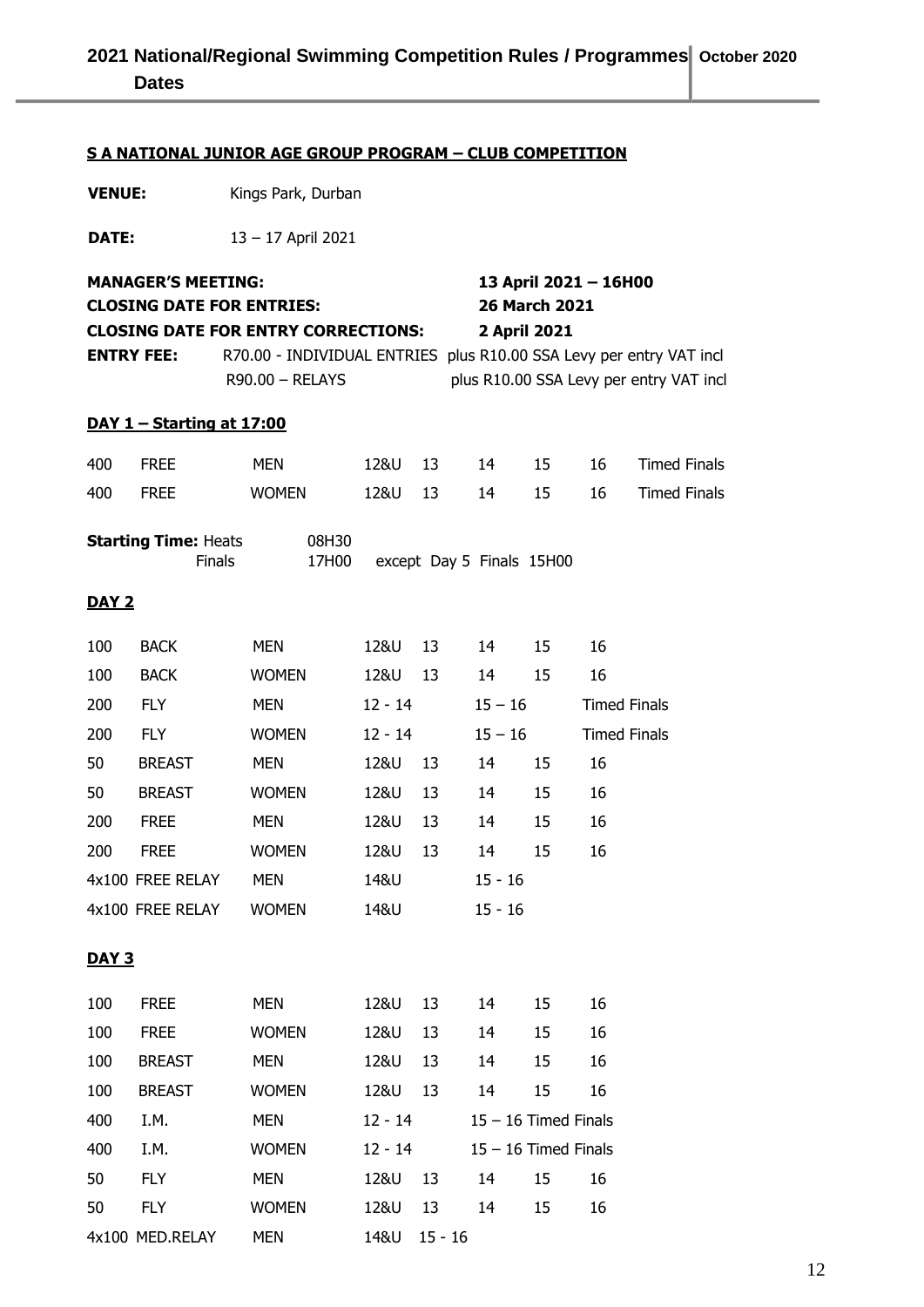|              | <b>Dates</b>      |              |                  |           |           |           |                     |
|--------------|-------------------|--------------|------------------|-----------|-----------|-----------|---------------------|
|              |                   |              |                  |           |           |           |                     |
|              | 4x100 MED.RELAY   | <b>WOMEN</b> | $148U$ $15 - 16$ |           |           |           |                     |
|              | 4x100 FREE RELAY  | MIXED        | 14&U 15 - 16     |           |           |           |                     |
|              |                   |              |                  |           |           |           |                     |
| <b>DAY 4</b> |                   |              |                  |           |           |           |                     |
| 50           | <b>FREE</b>       | <b>MEN</b>   | 12&U             | 13        | 14        | 15        | 16                  |
| 50           | <b>FREE</b>       | <b>WOMEN</b> | 12&U             | 13        | 14        | 15        | 16                  |
| 200          | I.M.              | <b>MEN</b>   | 12&U             | 13        | 14        | 15        | 16                  |
| 200          | I.M.              | <b>WOMEN</b> | 12&U             | 13        | 14        | 15        | 16                  |
| 50           | <b>BACK</b>       | <b>MEN</b>   | 12&U             | 13        | 14        | 15        | 16                  |
| 50           | <b>BACK</b>       | <b>WOMEN</b> | 12&U             | 13        | 14        | 15        | 16                  |
| 800          | <b>FREE</b>       | <b>WOMEN</b> | $12 - 14$        |           | $15 - 16$ |           | <b>Timed Finals</b> |
| 1500         | <b>FREE</b>       | <b>MEN</b>   | $12 - 14$        |           |           | $15 - 16$ | Timed finals        |
| <b>DAY 5</b> |                   |              |                  |           |           |           |                     |
| 200          | <b>BREAST</b>     | <b>MEN</b>   | 12&U             | 13        | 14        | 15        | 16                  |
| 200          | <b>BREAST</b>     | <b>WOMEN</b> | 12&U             | 13        | 14        | 15        | 16                  |
| 100          | <b>FLY</b>        | <b>MEN</b>   | 12&U             | 13        | 14        | 15        | 16                  |
| 100          | <b>FLY</b>        | <b>WOMEN</b> | 12&U             | 13        | 14        | 15        | 16                  |
| 200          | <b>BACK</b>       | <b>MEN</b>   | 12&U             | 13        | 14        | 15        | 16                  |
| 200          | <b>BACK</b>       | <b>WOMEN</b> | 12&U             | 13        | 14        | 15        | 16                  |
| 4x50         | <b>FREE RELAY</b> | <b>MEN</b>   | 14&U             | $15 - 16$ |           |           |                     |
| 4x50         | <b>FREE RELAY</b> | <b>WOMEN</b> | 14&U             | $15 - 16$ |           |           |                     |
|              | 4x100 MED RELAY   | <b>MIXED</b> | 14&U             | $15 - 16$ |           |           |                     |

# **2021 National/Regional Swimming Competition Rules / Programmes October 2020**